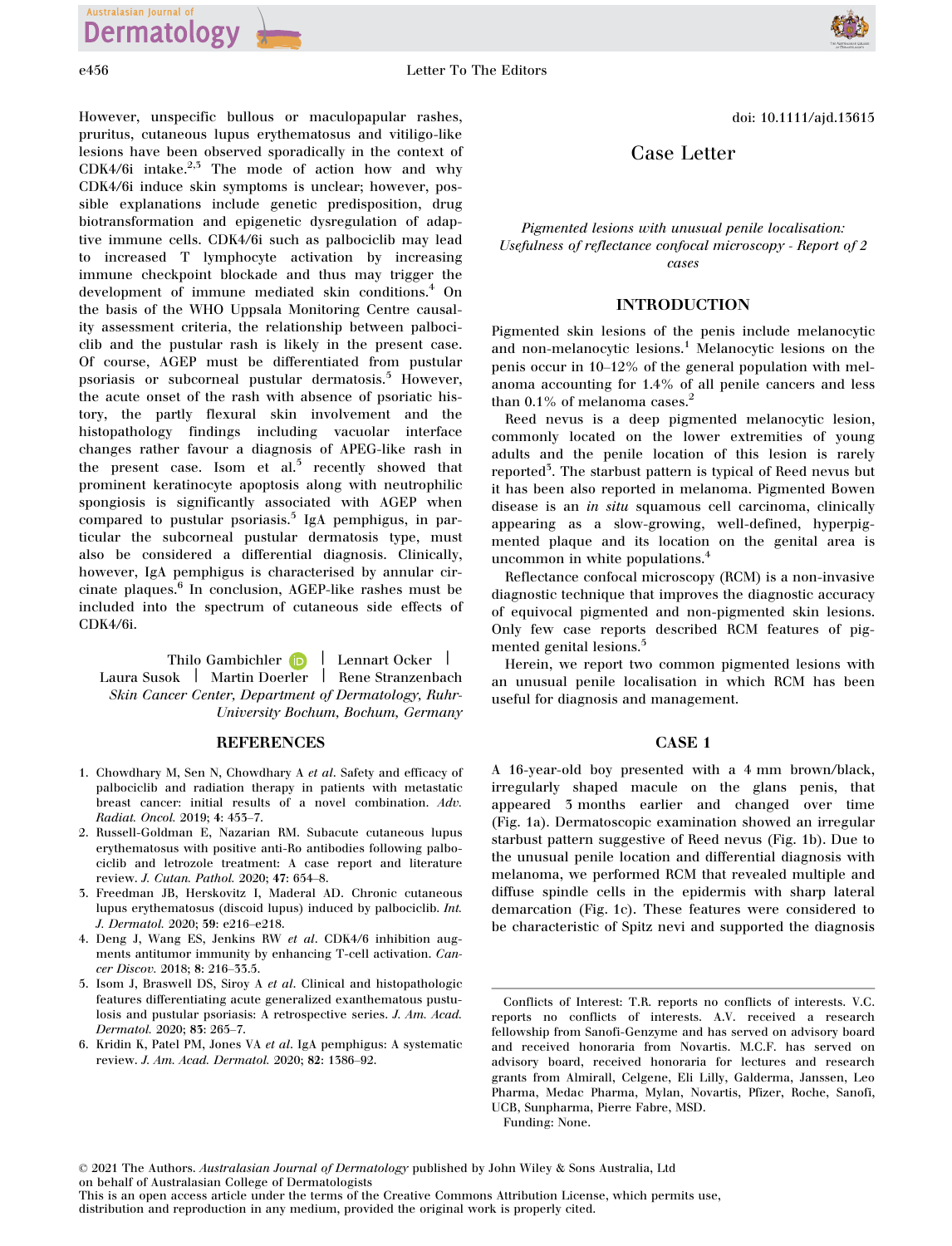

Figure 1 (a) Clinical image: brown/black irregular macule on the glans penis. (b) Dermoscopy shows a starbust pattern with a central blotch of black/dark brown colour and some asymmetric pseudopods at the periphery. (c) RCM image with spindle cells (yellow arrows). Single image =  $400 \times 500$  µm. (d) Histopathologic features of Reed nevus with typical spindled melanocytes in interconnected fascicles (H&E staining. 20x magnification). RCM, Reflectance Confocal Microscopy.



Figure 2 (a) Clinical image: pink/brown macule on the penis shaft. (b) Dermatoscopy (x30) shows an eccentric hyperpigmented area and irregularly distributed brown/black globules on a pinkish background (c) High magnification RCM examination at DEJ with edged dermal papillae as bright rings (yellow asterisks). White bar = 500  $\mu$ m. (d) Histopathology of pigmented Bowen disease with acanthotic epidermis, thickening of rete ridges and basal pigmented keratinocytes (yellow arrow) (H&E staining. 10x magnification). RCM, Reflectance Confocal Microscopy.